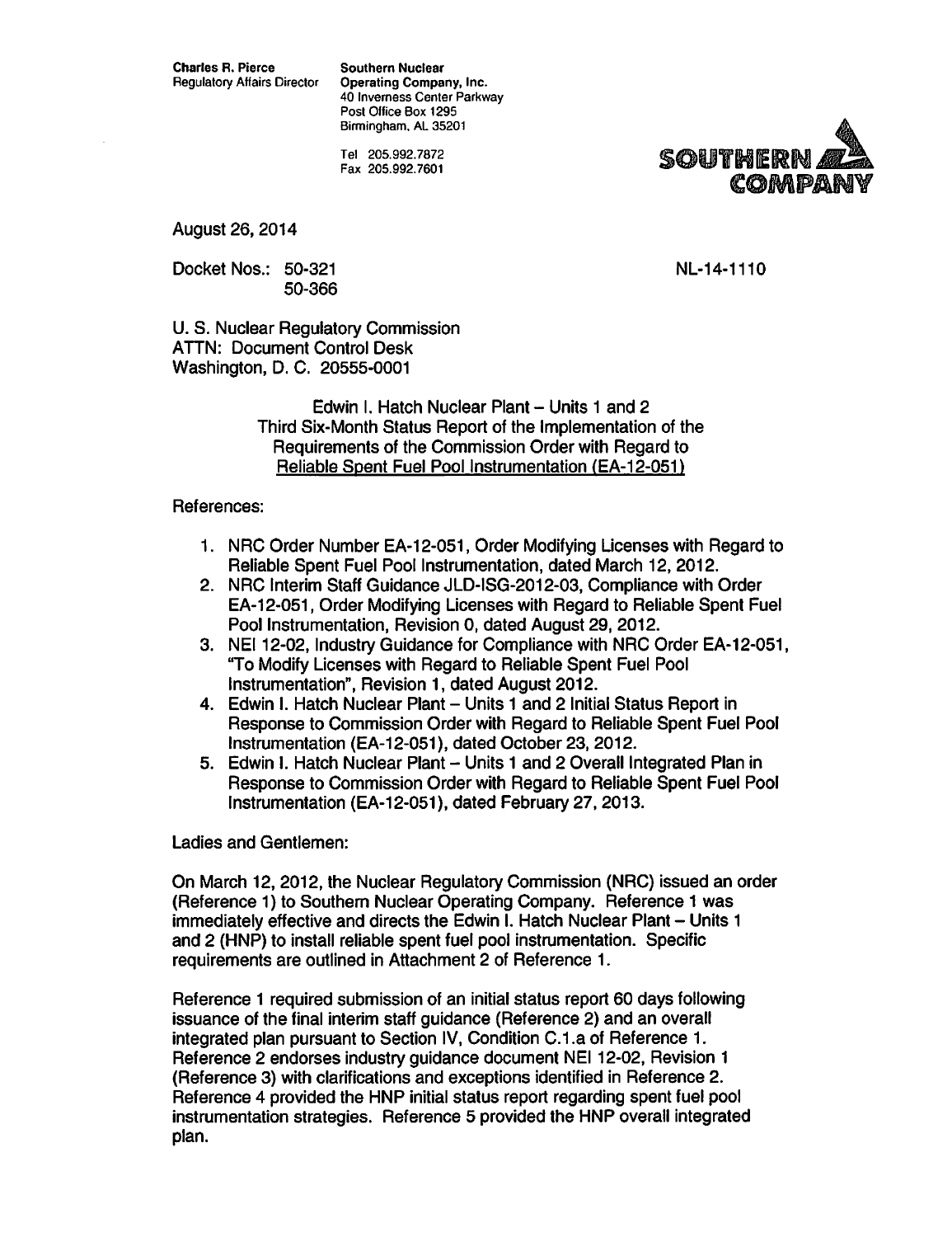U.S. Nuclear Regulatory Commission NL-14-1110 Page 2

Reference 1 requires submission of a status report at six-month intervals following submittal of the overall integrated plan. Reference 3 provides direction regarding the content of the status reports. The purpose of this letter is to provide the third six-month status report pursuant to Section IV, Condition C.2, of Reference 1, that delineates progress made in implementing the requirements of Reference 1. The enclosed report provides an update of milestone accomplishments since the last status report, including any changes to the compliance method, schedule, or need for relief and the basis, if any.

This letter contains no new NRC commitments. If you have any questions, please contact John Giddens at 205.992.7924.

Mr. C. A. Pierce states he is the Regulatory Affairs Director for Southern Nuclear Operating Company, is authorized to execute this oath on behalf of Southern Nuclear Operating Company and, to the best of his knowledge and belief, the facts set forth in this letter are true.

Respectfully submitted,

 $\Gamma$  R. Piera

C. A. Pierce Regulatory Affairs Director

CRP/JMG/GS



| Sworn to and subscribed before me this $d\ell$ day of $\ell$ | 2014 |
|--------------------------------------------------------------|------|
|                                                              |      |
| <b>Notary Public</b>                                         |      |

My commission expires: <u>10/8/201</u>1

Enclosures: Edwin I. Hatch Nuclear Plant - Units 1 and 2 Third Six-Month Status Report Regarding Reliable Spent Fuel Pool Instrumentation (EA-12-051)

cc: Southern Nuclear Operating Company

Mr. S. E. Kuczynski, Chairman, President & CEO

Mr. D. G. Bost, Executive Vice President & Chief Nuclear Officer

Mr. D. R. Vineyard, Vice President - Hatch

Mr. B. L. Ivey, Vice President - Regulatory Affairs

Mr. D. R. Madison, Vice President - Vogtle

Mr. T. E. Tynan, Vice President - Fleet Operations

Mr. B. J. Adams, Vice President - Engineering

Mr. G. L. Johnson, Regulatory Affairs Manager- Hatch

RTYPE: CHA02.004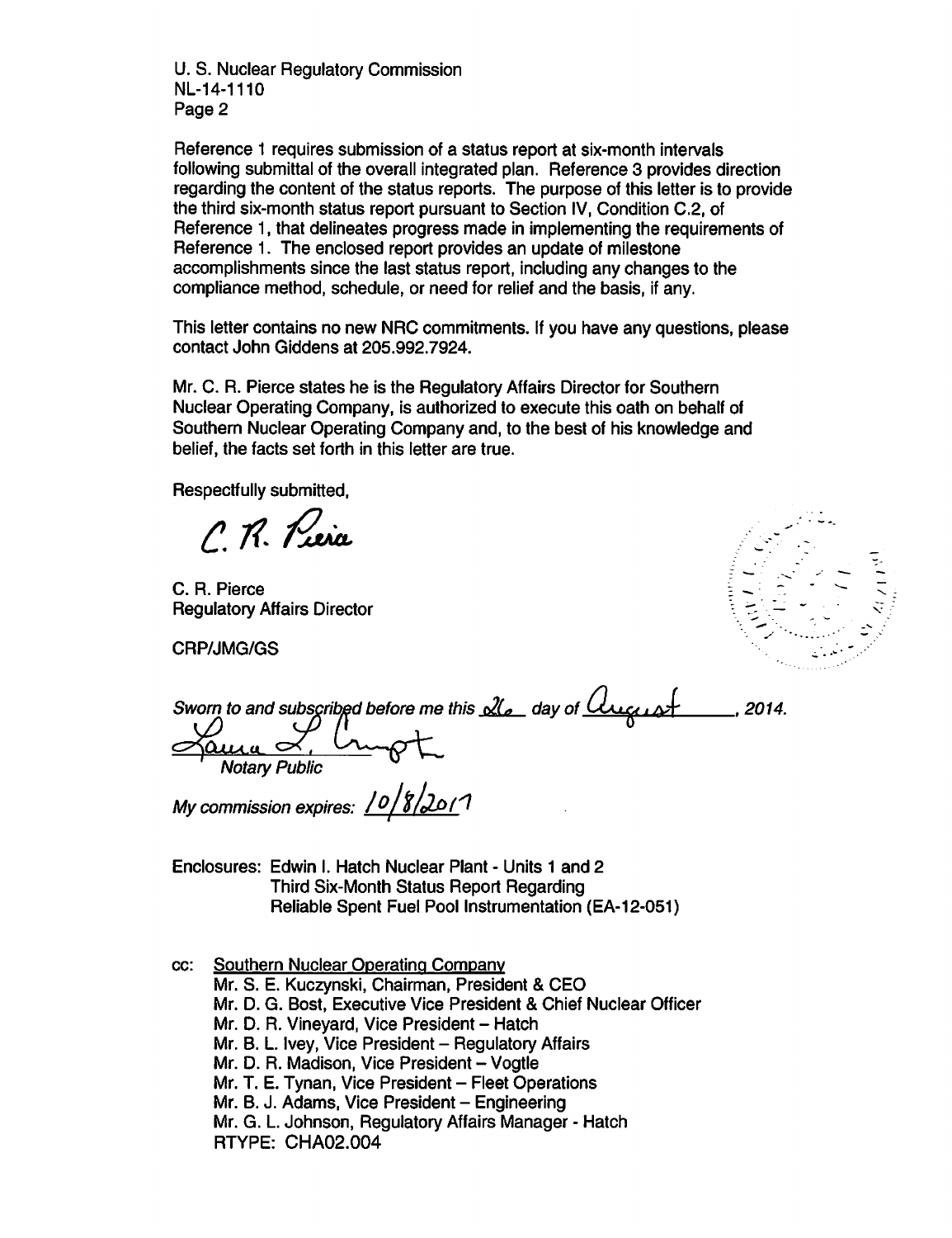U.S. Nuclear Regulatory Commission NL-14-1110 Page 3

U. S. Nuclear Regulatory Commission

Mr. D. H. Dorman, Director of the Office of Nuclear Reactor Regulations (Acting)

Mr. V. M. McCree, Regional Administrator

Mr. R. E. Martin, NRR Senior Project Manager- Hatch

Mr. D. H. Hardage, Senior Resident Inspector- Hatch

Mr. B. A. Purnell, NRRJJLD/PMB

Mr. S. R. Jones, NRRIDSS/SBPB

**State of Georgia** 

Mr. J. H. Turner, Environmental Director Protection Division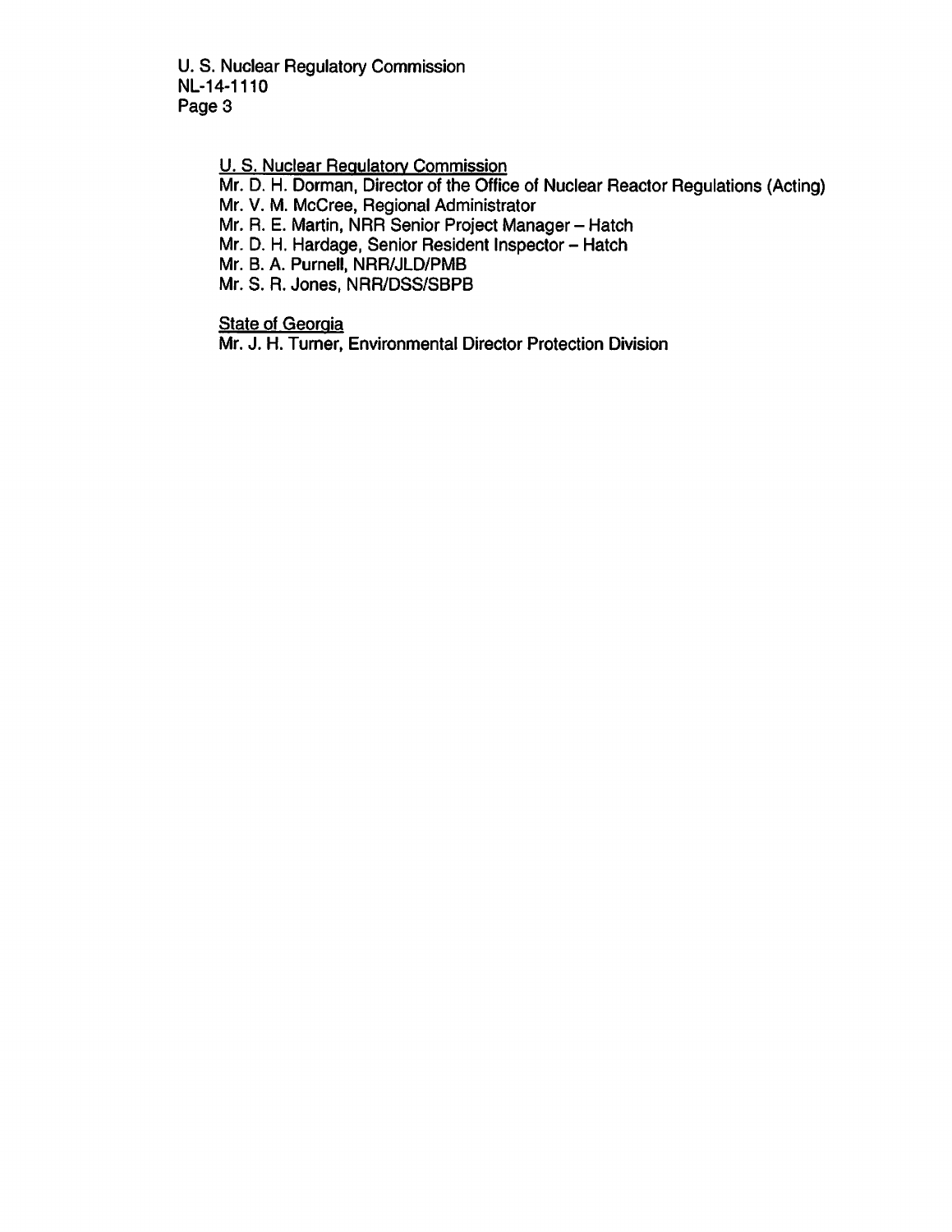Edwin I. Hatch Nuclear Plant- Units 1 and 2 Third Six-Month Status Report of the Implementation of the Requirements of the Commission Order with Regard to Reliable Spent Fuel Pool Instrumentation (EA-12-051)

**Enclosure** 

Edwin I. Hatch Nuclear Plant - Units 1 and 2 Third Six-Month Status Report Regarding Reliable Spent Fuel Pool Instrumentation (EA-12-051)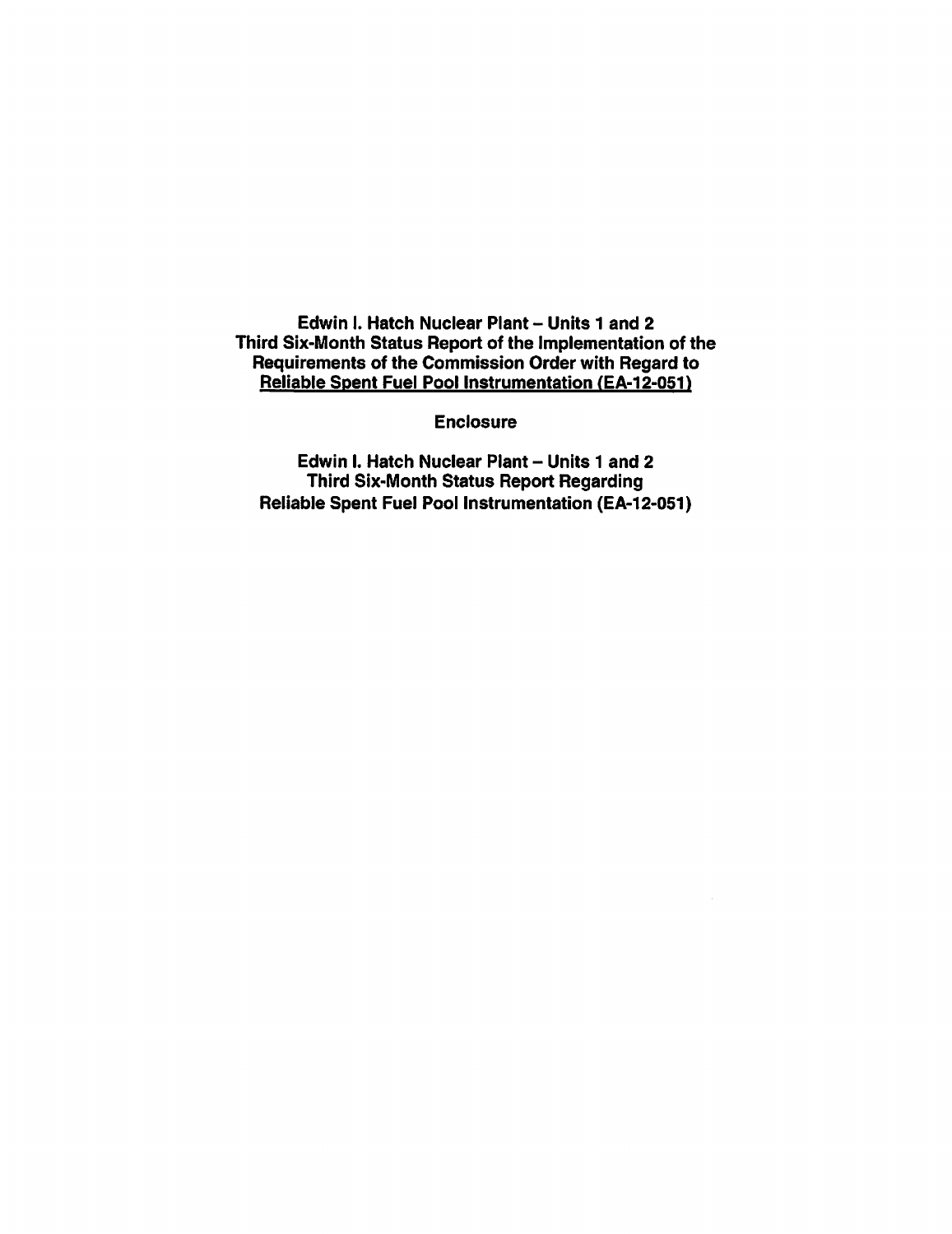#### Edwin I. Hatch Nuclear Plant- Units 1 and 2 Third Six-Month Status Report Regarding **Reliable Spent Fuel Pool Instrumentation (EA-12-051)**

### 1 Introduction

Edwin I. Hatch Nuclear Plant Units 1 and 2 developed an Overall Integrated Plan (Reference 1 of this enclosure), documenting the requirements to install reliable spent fuel pool (SFP) instrumentation, in response to Reference 2. This attachment provides an update of milestone accomplishments since submittal of the last status report, including any changes to the compliance method, schedule, or need for relief/relaxation and the basis, if any.

### 2 Milestone Accomplishments

In addition to the submittal of status reports, the following milestone(s) directly related to SFP instrumentation implementation have been completed since the previous 6-month update, and are current as of June 30, 2014:

• None

### 3 Milestone Schedule Status

The table provides an update to the milestone schedule to support the Overall Integrated Plan. This section provides the activity status of each item, and the expected completion date noting any change. The dates are planning dates subject to change as design and implementation details are developed.

| <b>Milestone</b>                                                    | <b>Target</b><br><b>Completion</b><br><b>Date</b> | <b>Activity</b><br><b>Status</b> | <b>Revised Target</b><br><b>Completion</b><br><b>Date</b> |
|---------------------------------------------------------------------|---------------------------------------------------|----------------------------------|-----------------------------------------------------------|
| Submit 60 Day Status Report                                         | Oct 2012                                          | Complete                         | N/A                                                       |
| Submit Overall Integrated Plan                                      | Feb 2013                                          | Complete                         | N/A                                                       |
| <b>Submit 6 Month Status Report</b>                                 | Aug 2013                                          | Complete                         | N/A                                                       |
| Submit 6 Month Status Report                                        | Feb 2014                                          | Complete                         | N/A                                                       |
| Unit 1 1st RFO                                                      | Mar 2014                                          | Complete                         | N/A                                                       |
| <b>Develop Modifications Unit 1</b>                                 | Jun 2014                                          | <b>Started</b>                   | Dec 2014                                                  |
| <b>Submit 6 Month Status Report</b>                                 | Aug 2014                                          | Complete                         | N/A                                                       |
| <b>Submit 6 Month Status Report</b>                                 | Feb 2015                                          | <b>Not Started</b>               |                                                           |
| Receipt of Unit 1 SFP Instrument Channel                            | Feb 2015                                          | <b>Not Started</b>               |                                                           |
| Unit 2 1st RFO                                                      | Mar 2015                                          | <b>Not Started</b>               |                                                           |
| <b>Develop Modifications Unit 2</b>                                 | Apr 2015                                          | <b>Not Started</b>               |                                                           |
| <b>Submit 6 Month Status Report</b>                                 | Aug 2015                                          | <b>Not Started</b>               |                                                           |
| <b>Complete Functional Test of Unit 1 SFP</b><br><b>Instruments</b> | 3Q 2015                                           | <b>Not Started</b>               |                                                           |
| Receipt of Unit 2 SFP Instrument Channel                            | Nov 2015                                          | <b>Not Started</b>               |                                                           |
| Submit 6 Month Status Report                                        | Feb 2016                                          | <b>Not Started</b>               |                                                           |
| Unit 1 Implementation Complete (2nd RFO)*                           | Mar 2016                                          | <b>Not Started</b>               |                                                           |
| <b>Submit 6 Month Status Report</b>                                 | Aug 2016                                          | <b>Not Started</b>               |                                                           |
| Complete Functional Test of Unit 2 SFP<br>Instruments               | 4Q 2016                                           | <b>Not Started</b>               |                                                           |
| Unit 2 Implementation Complete**                                    | Dec 2016                                          | <b>Not Started</b>               |                                                           |
| <b>Submit Completion Report</b><br>$-1.111 - 1.111 - 1.111 - 1.111$ | Dec 2016                                          | <b>Not Started</b>               |                                                           |

\*Full compliance after second hsted refueling outage

•• Full compliance by 12/31/2016 since second refueling outage is after 12/31/2016